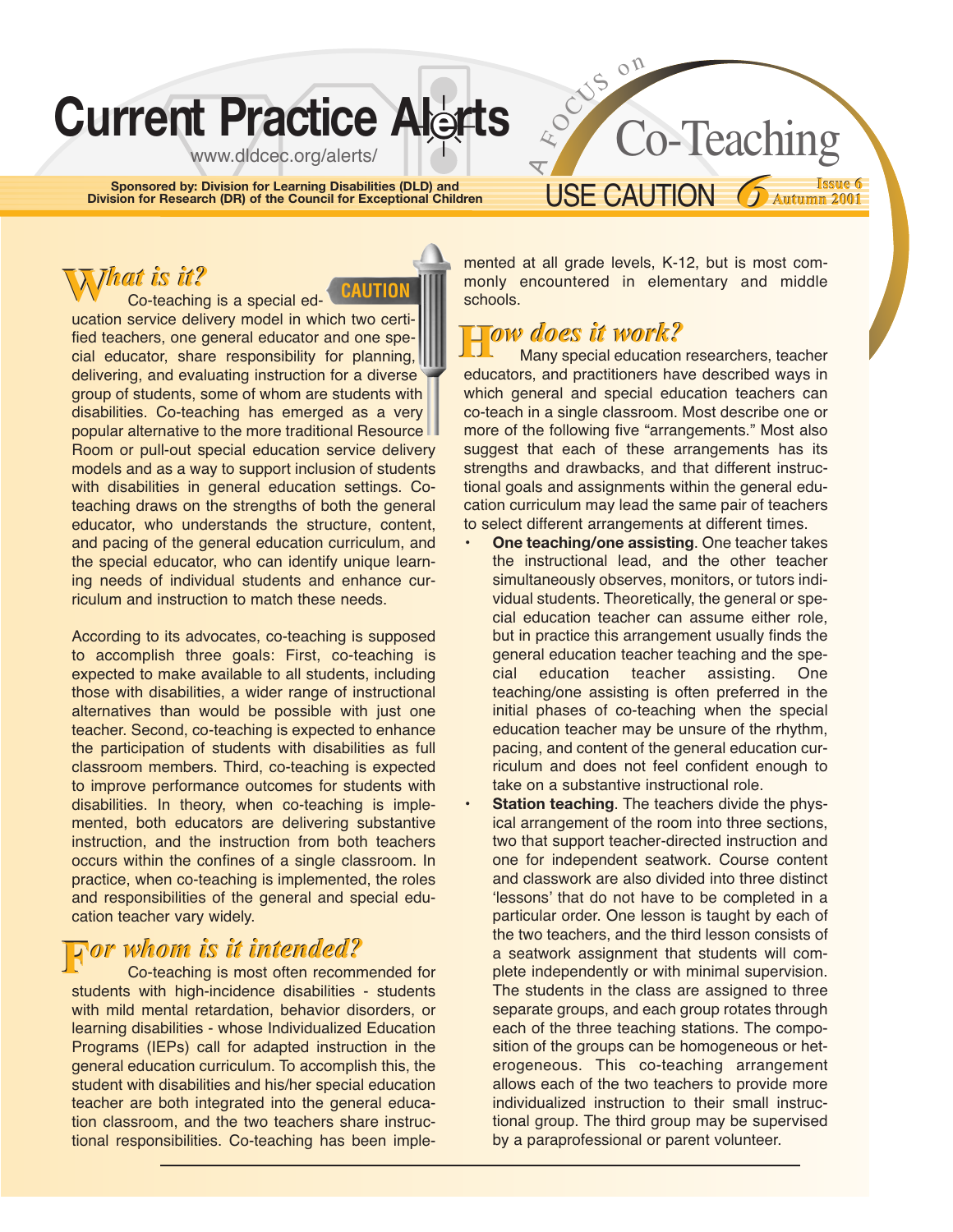- **Parallel teaching**. The class of students is divided into two heterogeneous groups of equal size (both groups containing students with disabilities). After jointly planning a lesson, each teacher teaches the same content, at the same time, to half of the students in the class. Each teacher is free to design practice assignments and explanations that uniquely suit his/her teaching style and his/her students' learning needs and capabilities. Parallel teaching requires that the two teachers pace their lessons so that both groups of students start and finish the unit of instruction at the same time with the same degree of mastery.
- **Alternative teaching**. The class of students is divided into two unequal groups - a larger group that can be engaged in a review or extension activity and a smaller group that needs to have concepts re-taught, a lesson previewed, or a particular skill re-emphasized. Either teacher may teach either group.
- **Team-teaching**. Both teachers are actively engaged in instruction to the entire class of students. While one teacher may take the instructional lead at one point in the lesson and the other teacher may assume the lead in another part of the lesson, both teachers are providing instruction together - finishing each other's sentences, clarifying each other's comments, or answering student questions.

## **H***ow practical is it?* **H***ow practical is it?*

Co-teaching requires a working partnership between the general and special education teachers, and the key to developing that partnership is communication. The two teachers have to share a common, or at least compatible, philosophy and approach to the instructional process. They also need to plan together what each will teach during the shared instructional time. Finding common planning time is a challenge most teachers implementing co-teaching have been hard-pressed to meet. It requires a very sympathetic and supportive school administrator to design a schedule that will permit regular co-planning time during the school day.

For the special education teacher, commitment to a co-teaching model means commitment to being in a general education classroom every time a particular subject is being taught. Especially in a school served by a single special education teacher, this may leave little time for pull-out services for students whose IEPs stipulate intensive, remedial instruction outside the general education classroom.

Co-teaching also requires careful attention to placements of students. Theoretically, in a co-taught class, students with IEP needs should constitute no more than one-third of the total; the remaining students should be a heterogeneous mix of high achieving, average achieving, and low achieving students. When the students without IEPs are all low achieving, the class is viewed by parents, teachers, and students, alike, as a 'dummy class,' stigmatizing all who are assigned to it. When the balance of students with and without IEPs is shifted such that most students in the class have disabilities (e.g., 20 with IEPs: 5 without IEPs), the presumed benefits of inclusion (e.g., higher expectation; more challenging curriculum content) cannot be achieved. When the balance is shifted in the other direction (e.g., 2 with IEPs: 23 without IEPs), it is difficult to justify the commitment of a special education teacher's time required in co-teaching the class.

# **H***ow adequate is the research knowledge base?* **H***ow adequate is the research knowledge base?*

Unfortunately, research on co-teaching is very difficult to conduct in a way that informs practice, for many reasons. For example, definitions of coteaching roles vary, random assignment of teaching partners is very difficult, and matched samples are not actually possible because groups of students and teachers are not sufficiently "alike". As a result, coteaching is not a phenomenon that lends itself to precise investigation, and validation research is not readily available.

As a result, most of the published literature on coteaching takes the form of books or technical manuals on how to plan for and implement the model. Several articles in magazines and journals focus on the logistics of co-teaching, generally emphasizing that it is hard to do well without careful planing, ongoing co-planning, enthusiastic pairs of teachers compatible in teaching philosophy (as well as temperament and personality), and strong administrative (principal) support. Some published research provides rich descriptions of what co-teaching looks like when it is implemented in elementary, middle school, or high school classrooms, often concluding that teachers adopt a particular arrangement (usually the one teach/one assist arrangement, sometimes the team teaching arrangement) and use it exclusively.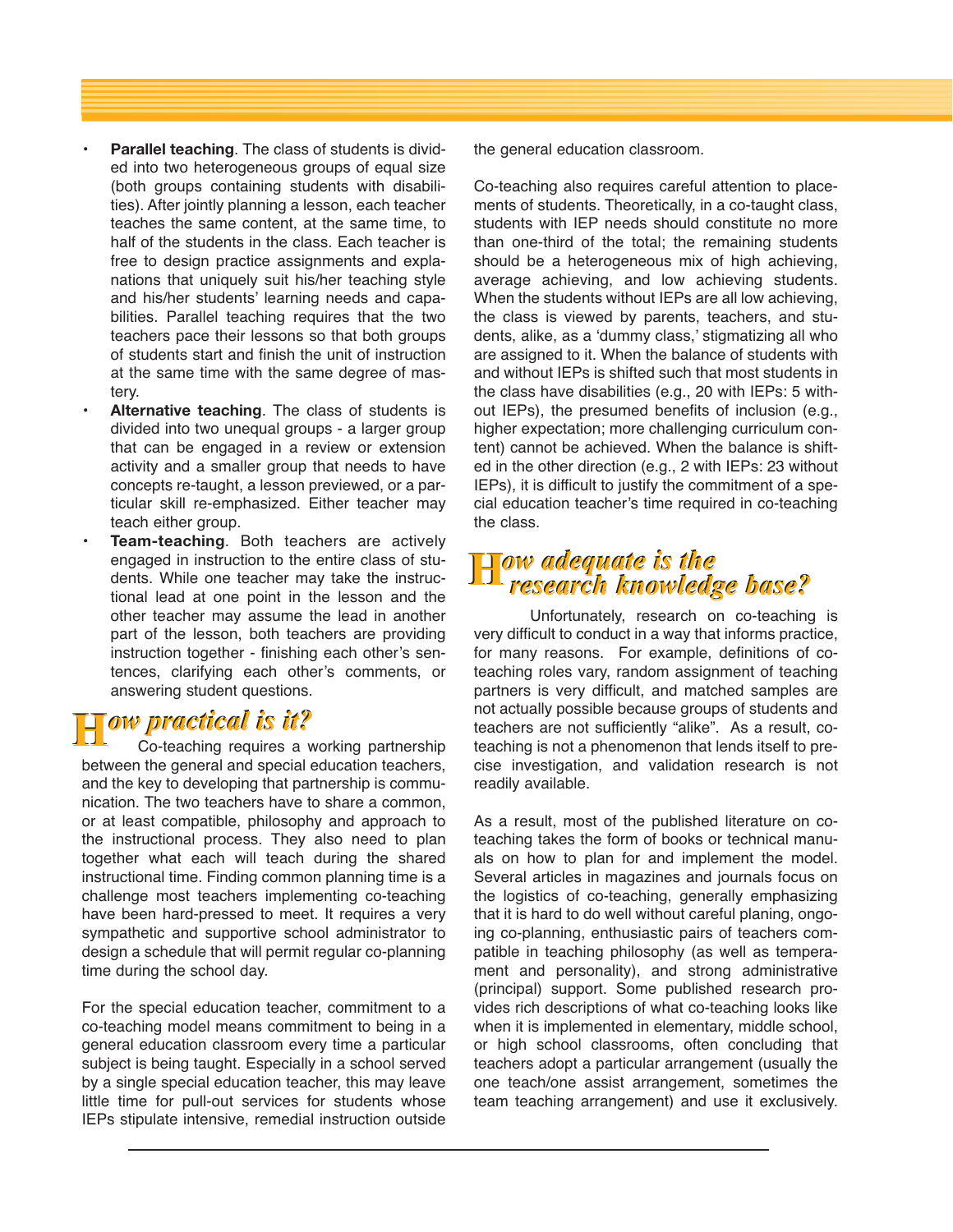Some researchers have collected interview or focus group data from parents, teachers, and/or students and report generally high levels of satisfaction among all constituents once a co-teaching model has been implemented.

#### **H***ow effective is it?* **H***ow effective is it?*

A search was conducted for research articles published within the last 20 years in refereed journals that compared teachers' instructional practices, student engagement rates, and/or student academic progress in co-taught classrooms with those in alternative special education service delivery models. Only four articles were found in which the effectiveness of co-teaching was measured empirically and compared statistically with a control condition. Three of these reported on studies conducted in elementary schools, one on a study conducted in a high school.

Elementary Level

- Bear and Proctor (1990) studied the achievement gains of 47 third graders with high-incidence disabilities taught in Team Approach to Mastery (TAM) classrooms, compared to the gains shown by 31 students with high-incidence disabilities served in resource rooms. In TAM classrooms, students with high-incidence disabilities are taught together with non-disabled peers for 100% of the school day, at the ratio of approximately one student with disabilities to every three without disabilities. Two teachers, one certified in general education, the other in special education, jointly provide instruction to all students in the same classroom. The researchers used scores from the Comprehensive Test of Basic Skills, available in students' permanent records, to show that achievement gains of students with disabilities in TAM classes were consistently greater than (in math) or equal to (in reading) the gains made by students in the resource room. They concluded that TAM classrooms are "at least as effective" as resource rooms.
- Schulte, Osborne, and McKinney (1990) randomly assigned students with learning disabilities in grades 1 to 4 to one of three service delivery models: one period of resource room services per day (n=19), consultative services to the general education teacher who had students with disabilities in his/her class (n=14), and consultative services with co-teaching (n=19). They measured students' academic progress using both standardized achievement tests in reading,

writing, and mathematics, and a criterion-referenced reading measure. Like Bear and Proctor, Schulte and her colleagues found that consultation plus co-teaching was "as effective as" the other service delivery models in producing academic gains.

Marston (1996) compared reading progress of elementary students with high-incidence disabilities served in inclusion-only (n=33), pull-out only (n=171), and combined (n=36) service delivery models. In inclusion-only models, students with disabilities were provided all their IEP services in the general education classroom through co-teaching. In pull-out only, all special education services were delivered in a resource room. The combined model included pullout resource room services and co-teaching provided jointly by the general and special education teacher in the general education classroom. By comparing curriculum-based measures taken in fall and spring, Marston demonstrated that reading progress of students served in the combined model was significantly greater than that of students served in either the inclusion-only (co-teaching) or pull-out only models. Once again, co-teaching was 'as effective as" resource in producing reading growth, but this study also showed the value-added of combining both coteaching and pull-out service delivery systems.

High School Level

• Boudah and colleagues (1997) studied the effects of co-teaching (referred to as collaborative instruction) on the performance of high school students with disabilities on content subject quizzes and test scores. They found that the performance of students with high-incidence disabilities (n=16) actually worsened during the experimental, co-teaching treatment. Furthermore, even with two teachers in the room, students in co-taught settings were only minimally engaged in instructional tasks.

Despite the current and growing popularity of co-teaching, research on student outcomes in this service delivery model is very limited. Only four studies could be found. In the three elementary studies co-teaching was just as effective in producing academic gains as resource room instruction or consultation with the general education teacher; in the high school study, students' quiz and exam grades actually worsened during the co-teaching experiment. If the goal of coteaching is to allow students with high-incidence disabilities to access the general education curriculum and to "do no harm" to them in terms of academic achievement, then the three elementary studies provide modest support for a co-teaching model in elementary schools. If the **CAUTION**